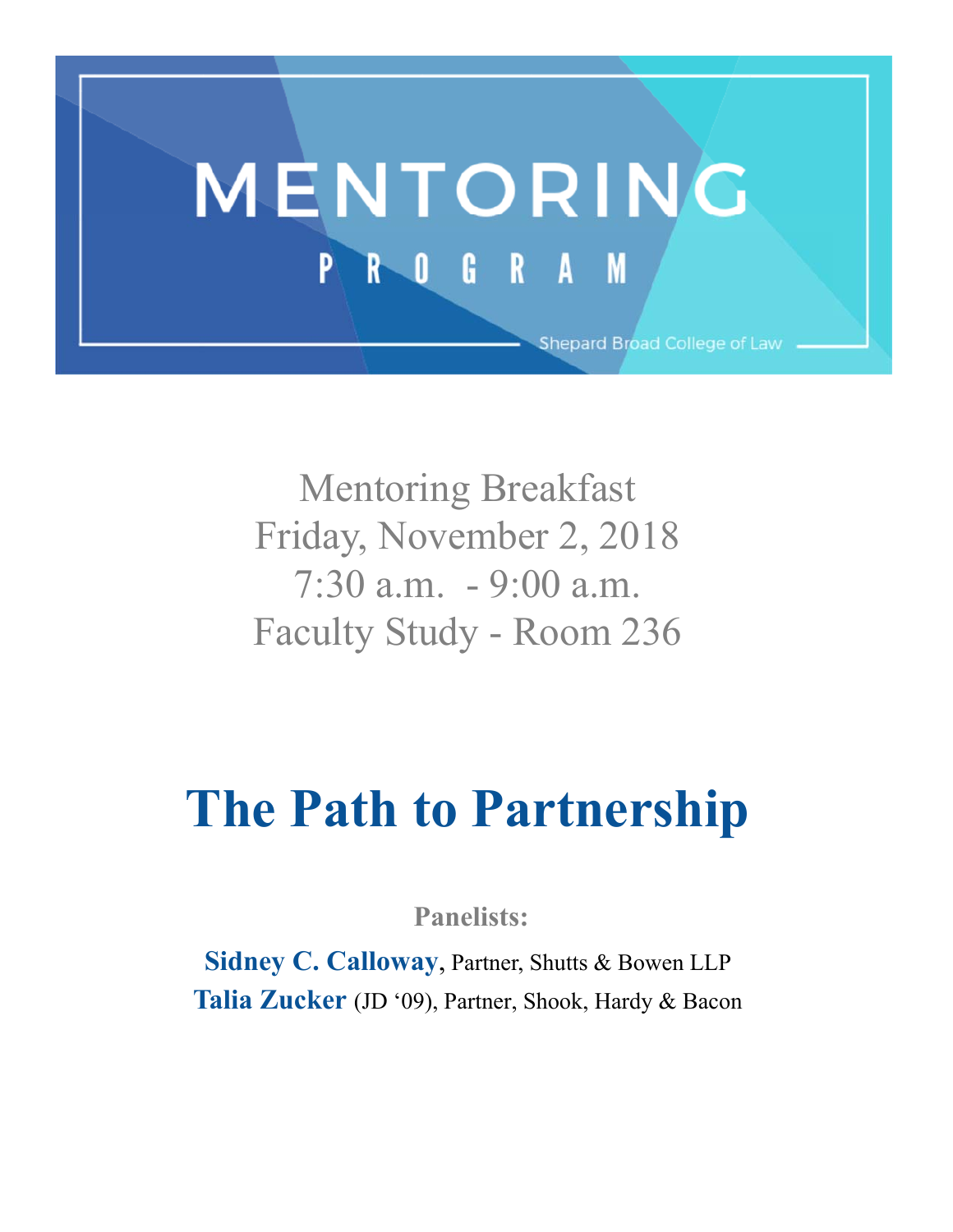## **NSU Law Mentoring Program Agenda**

| $7:30 - 7:50$ a.m. : |                | Check-in and Breakfast Networking                                                                                                            |
|----------------------|----------------|----------------------------------------------------------------------------------------------------------------------------------------------|
| $7:50 - 8:00$ a.m.   | $\sim$ 1       | Welcome, Introductions and Overview<br><b>Janice Shaw, Assistant Dean, NSU Law Office of Career Services</b><br>and Professional Development |
| $8:00$ a.m.          | $\ddot{\cdot}$ | <b>Program: "The Path to Partnership"</b>                                                                                                    |
|                      |                | Panelists:                                                                                                                                   |
|                      |                | Sidney C. Calloway, Partner, Shutts & Bowen LLP<br>Talia Zucker (JD '09), Partner, Shook, Hardy & Bacon                                      |
|                      |                | Moderator<br>Janice Shaw, Assistant Dean, NSU Law Office of Career Services<br>and Professional Development                                  |
| $8:35$ a.m.          | $\ddot{\cdot}$ | Networking                                                                                                                                   |

Our distinguished panelists will discuss the communication, professional development and relationship management skills that are necessary for young attorneys to possess to successfully launch their legal careers. Following the panel, attendees will have the opportunity to network with panelists and alumni to gain deeper insights for leading a fulfilling and successful career.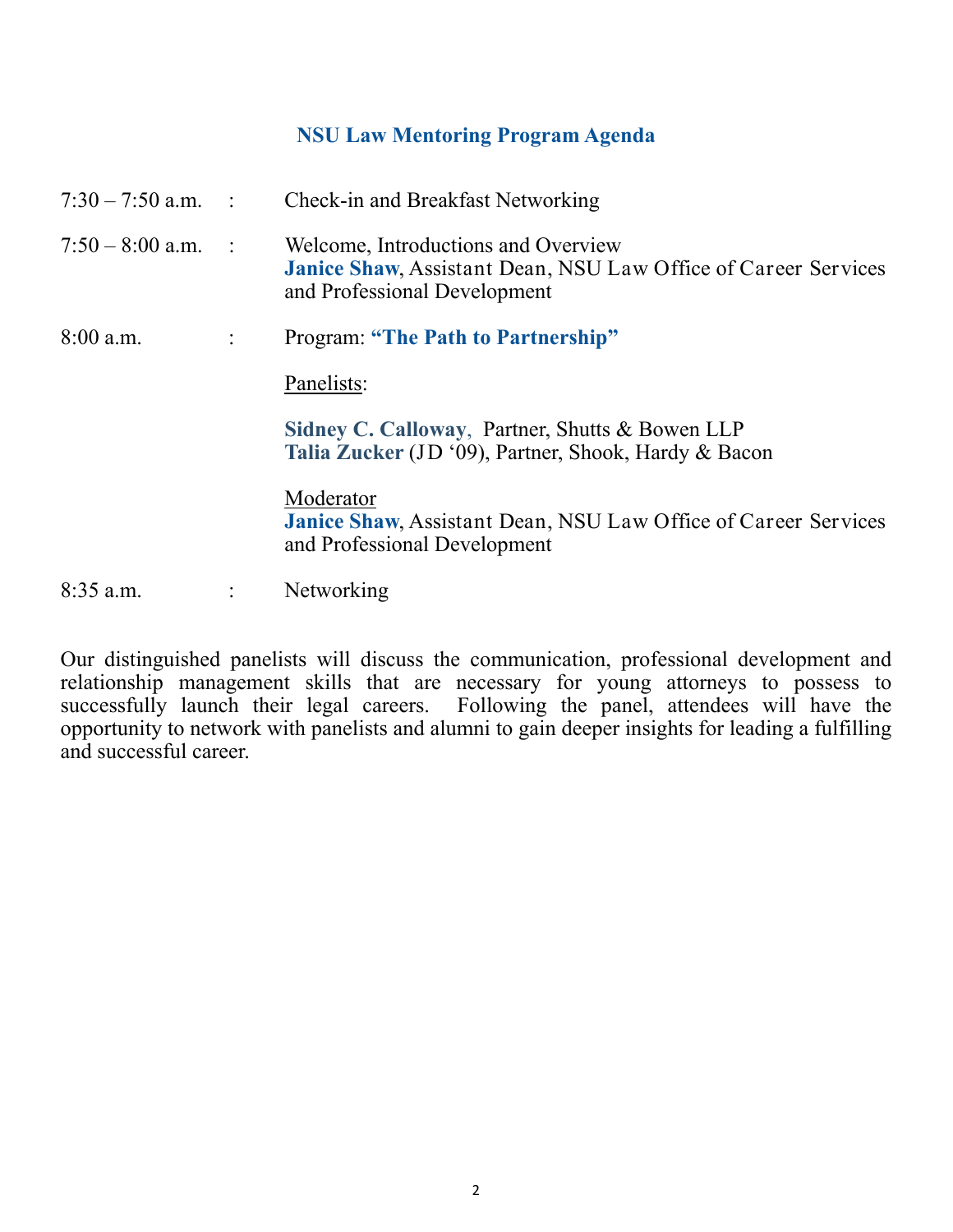## **PANELISTS**



**Sidney C. Calloway**, is a partner at Shutts & Bowen LLP and Co-Chair of the Government Law Practice Group. A longtime Martindale -Hubbell AV ®-rated lawyer, Sidney is a Leadership Florida Cornerstone XXX member and is Board Certified in Civil Trial Law, a distinction accorded to less than two percent of Florida's lawyers. His practice includes complex, high-exposure litigation, with expertise in eminent domain and land use and zoning matters. Sidney is a former Vice-Chair of the Florida Transportation Commission and currently serves as the Chair-Elect of the Urban League of Broward County, the Judicial Nominating Commission for the Seventeenth Judicial Circuit, the Port Everglades Association and the BB&T Advisory Board, Fort Lauderdale.

Sidney has been recognized by *Florida Super Lawyers* in Civil Litigation Defense. He focuses his practice in complex, high exposure commercial litigation in state and federal court. He

represents private sector clients and public agencies and has served as lead counsel in complex jury trials involving real estate, land use and zoning, eminent domain, CERCLA, and telecommunications and construction defects. Sidney also provides legal counsel to corporate and other commercial clients on a host of governance matters, risk management, compliance and governmental matters with state, regional and local government agencies.



**Talia Zucker** is a partner with Shook, Hardy & Bacon. Her practice focuses on the defense of global companies in complex litigation. She represents *Fortune* 100 companies in a variety of complex commercial and product liability cases, including hundreds of *Engle*-progeny cases pending against tobacco companies in Florida state and federal courts. Talia works on all aspects of litigation, including motion practice, hearings, depositions and trials.

Talia has played a significant role on trial teams for several high stakes trials, of which more than half a dozen resulted in defense verdicts. She helps develop and implement all aspects of trial strategy, including opening statements, expert witness cross-examination outlines and closing arguments. In addition to her trial work, Talia

also manages pretrial workup and discovery for cases pending in multiple counties in Florida. Through that work, Talia has secured favorable results for her clients, including successfully briefing and arguing summary judgment in *Engle*-progeny cases.

In addition to her litigation work, Talia has regularly contributed to various publications of the Washington Legal Foundation, including the *Monograph*, *The Legal Pulse* and *Legal Opinion Letter*. Prior to joining Shook, she honed her writing skills as a clerk to the Honorable Gary M. Farmer of Florida's Fourth District Court of Appeal, where she assisted with drafting opinions.